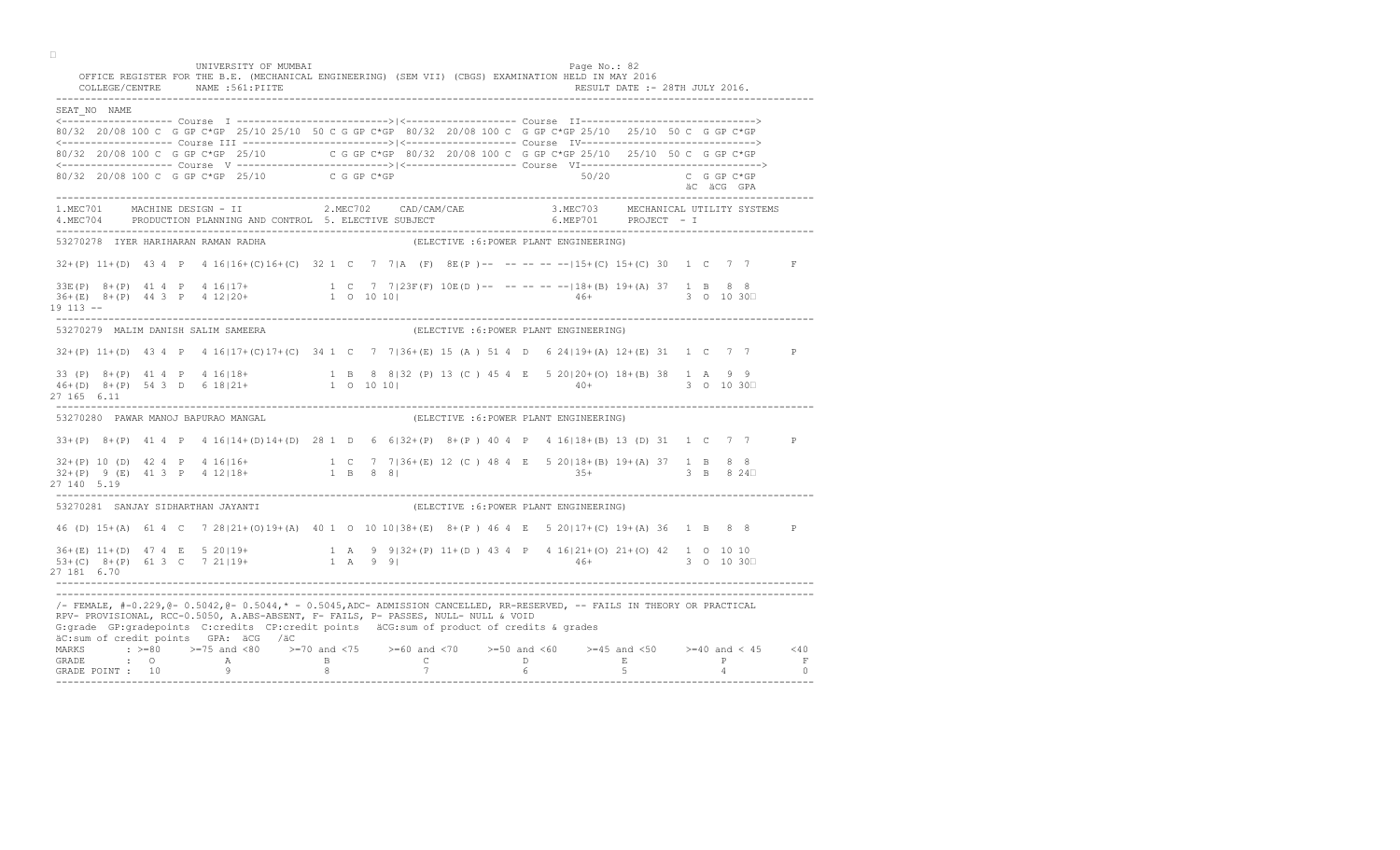TO BE AUTHORITY OF BUILDING UNIVERSITY OF MUMBAI Page No.: 83 OFFICE REGISTER FOR THE B.E. (MECHANICAL ENGINEERING) (SEM VII) (CBGS) EXAMINATION HELD IN MAY 2016<br>COLLEGE/CENTRE 198TH JULY 2016. COLLEGE/CENTRE NAME :561:PIITE ---------------------------------------------------------------------------------------------------------------------------------- SEAT\_NO NAME <------------------- Course I -------------------------->|<------------------- Course II------------------------------> 80/32 20/08 100 C G GP C\*GP 25/10 25/10 50 C G GP C\*GP 80/32 20/08 100 C G GP C\*GP 25/10 25/10 50 C G GP C\*GP <------------------- Course III ------------------------->|<------------------- Course IV------------------------------> 80/32 20/08 100 C G GP C\*GP 25/10 C G GP C\*GP 80/32 20/08 100 C G GP C\*GP 25/10 25/10 50 C G GP C\*GP <------------------- Course V -------------------------->|<------------------- Course VI-------------------------------> 80/32 20/08 100 C G GP C\*GP 25/10 C G GP C\*GP äC äCG GPA ---------------------------------------------------------------------------------------------------------------------------------- 1.MEC701 MACHINE DESIGN - II 2.MEC702 CAD/CAM/CAE 3.MEC703 MECHANICAL UTILITY SYSTEMS 4.MEC704 PRODUCTION PLANNING AND CONTROL 5. ELECTIVE SUBJECT ---------------------------------------------------------------------------------------------------------------------------------- 53270282 SHETH JAYKUMAR DEEPAKBHAI RASHMI A (F) 8+(P) -- -- -- -- -- |19+(A)22+(O) 41 1 0 10 10|A (F) 13E(C) -- -- -- -- -- -- |20+(O) 13+(D) 33 1 C 7 7 32+(P) 8+(P) 40 4 P 4 16|17+ 1 C 7 7|35+(P) 8+(P ) 43 4 P 4 16|19+(A) 19+(A) 38 1 A 9 9  $38+(E)$   $8+(P)$   $463$  E 5 15 | 20 + 19 120 -- ---------------------------------------------------------------------------------------------------------------------------------- 53270283 SHISHODIYA NEM PAWAN PUSHPA 32+(P) 9+(E) 41 4 P 4 16|13+(D)14+(D) 27 1 D 6 6|36 (E) 10 (D ) 46 4 E 5 20|15+(C) 12 (E) 27 1 D 6 6 P 42+(D) 11 (D) 53 4 D 6 24|18+ 1 B 8 8|32+(P) 10+(D ) 42 4 P 4 16|18+(B) 20+(O) 38 1 A 9 9 36+(E) 13 (C) 49 3 E 5 15|18+ 1 B 8 8| 35+ 3 B 8 24
 27 152 5.63 ---------------------------------------------------------------------------------------------------------------------------------- 53270284 BARDE DARSHAN GUNPAL SUREKHA 32 (P) 9+(E) 41 4 P 4 16|17+(C)14+(D) 31 1 C 7 7|32+(P) 13 (C) 45 4 E 5 20|18+(B) 16+(C) 34 37 (E) 10 (D) 47 4 E 5 20|19+ 1 A 9 9|34+(P) 9+(E) 43 4 P 4 16|20+(Q) 19+(A) 39 1 A 9 9<br>33 (P) 10+(D) 43 3 P 4 12|16+ 1 C 7 7| 42+ 42+ 3 O 10 30⊡ 27 153 5.67 ---------------------------------------------------------------------------------------------------------------------------------- 53270285 /BHATKAR ANAGHA ANIL AKSHATA 32+(P) 12+(C) 44 4 P 4 16|19+(A)19+(A) 38 1 A 9 9|A (F) 8+(P )-- -- -- -- --|20+(O) 17+(C) 37 1 B 8 8 A  $\begin{bmatrix} 6 & 24 & | & 20+ (0) & 21+ (0) & 41 & 1 & 0 & 10 & 10 \end{bmatrix}$  $32+(P)$  15+(A) 47 3 E 5 15|21+ 23 146 -- ---------------------------------------------------------------------------------------------------------------------------------- ---------------------------------------------------------------------------------------------------------------------------------- /- FEMALE, #-0.229,@- 0.5042,@- 0.5044,\* - 0.5045,ADC- ADMISSION CANCELLED, RR-RESERVED, -- FAILS IN THEORY OR PRACTICAL RPV- PROVISIONAL, RCC-0.5050, A.ABS-ABSENT, F- FAILS, P- PASSES, NULL- NULL & VOID G:grade GP:gradepoints C:credits CP:credit points acG:sum of product of credits & grades äC:sum of credit points GPA: äCG /äC MARKS  $: 50 \rightarrow 75$  and  $< 80$   $> = 70$  and  $< 55$ <br>
GRADE  $: 0$  A  $\frac{C}{D}$ GRADE POINT : 10 ----------------------------------------------------------------------------------------------------------------------------------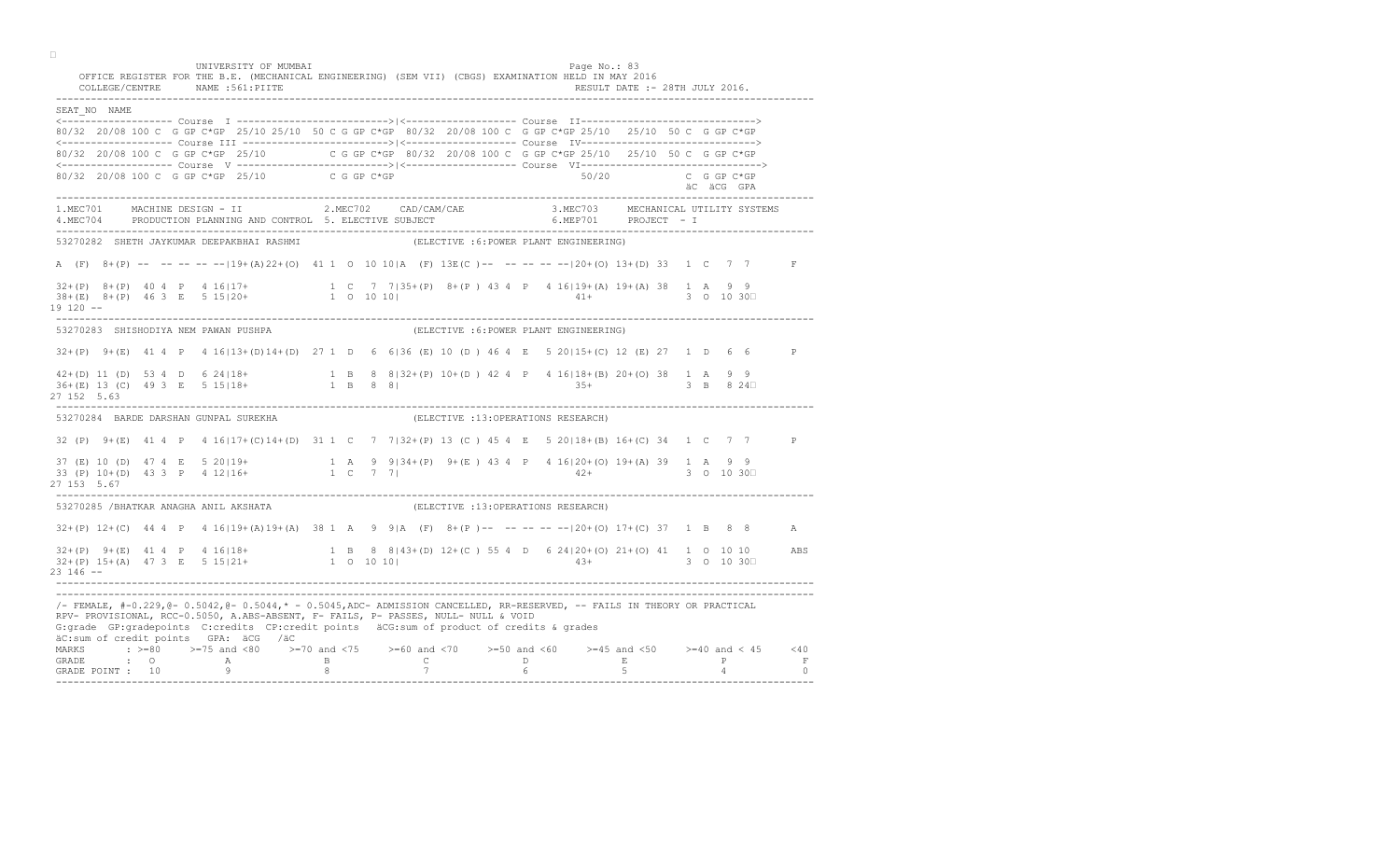TO BE AUTHENTICATED BY PCE EXAMCELL UNIVERSITY OF MUMBAI Page No.: 84 OFFICE REGISTER FOR THE B.E. (MECHANICAL ENGINEERING) (SEM VII) (CBGS) EXAMINATION HELD IN MAY 2016<br>COLLEGE/CENTRE 198TH JULY 2016. COLLEGE/CENTRE NAME :561:PIITE ---------------------------------------------------------------------------------------------------------------------------------- SEAT\_NO NAME <------------------- Course I -------------------------->|<------------------- Course II------------------------------> 80/32 20/08 100 C G GP C\*GP 25/10 25/10 50 C G GP C\*GP 80/32 20/08 100 C G GP C\*GP 25/10 25/10 50 C G GP C\*GP <------------------- Course III ------------------------->|<------------------- Course IV------------------------------> 80/32 20/08 100 C G GP C\*GP 25/10 C G GP C\*GP 80/32 20/08 100 C G GP C\*GP 25/10 25/10 50 C G GP C\*GP <------------------- Course V -------------------------->|<------------------- Course VI------------------------------->  $80/32$  20/08 100 C G GP C\*GP 25/10 C G GP C\*GP äC äCG GPA ---------------------------------------------------------------------------------------------------------------------------------- 1.MEC701 MACHINE DESIGN - II 2.MEC702 CAD/CAM/CAE 3.MEC703 MECHANICAL UTILITY SYSTEMS 4.MEC704 PRODUCTION PLANNING AND CONTROL 5. ELECTIVE SUBJECT ---------------------------------------------------------------------------------------------------------------------------------- 53270286 EAPEN JOY JACOB PRIYA (ELECTIVE :13:OPERATIONS RESEARCH) 38+(E) 12+(C) 50 4 D 6 24|18+(B)19+(A) 37 1 B 8 8|36+(E) 9+(E ) 45 4 E 5 20|20+(O) 18+(B) 38 1 A 9 9 P 1 0 10 10 132 + (P) 10 + (D) 42 4 P 4 16 20 + (O) 20 + (O) 40 1 0 10 10  $34$  (P)  $8+(P)$   $42$  3 P  $4$  12 | 19 + 27 172 6.37 ---------------------------------------------------------------------------------------------------------------------------------- 53270287 HASTAK AKSHAY VINAY RENUKA 40+(D) 11+(D) 51 4 D 6 24|19+(A)19+(A) 38 1 A 9 9|35+(P) 9+(E ) 44 4 P 4 16|22+(O) 17+(C) 39 1 A 9 9 F A  $(F)$  8+(P) -- -- -- -- -- -- 120+  $1 \t0 \t10 \t10 \t132+(P) \t9+(E) \t41 \t4 P \t4 \t16 \t21+(O) \t21+(O) \t42 \t1 0 \t10 \t1$  $33E(P)$   $8+(P)$   $413$  P  $4$   $12|21+$  $23 146 - -$ ---------------------------------------------------------------------------------------------------------------------------------- 53270288 JADHAV TUSHAR BABAN SHARDA 36+(E) 13+(C) 49 4 E 5 20|19+(A)18+(B) 37 1 B 8 8|38+(E) 8+(P) 46 4 E 5 20|16+(C) 16+(C) 32 50+(C) 12+(C) 62 4 C 7 28|18+ 1 B 8 8|32+(P) 10+(D ) 42 4 P 4 16|19+(A) 19+(A) 38 1 A 9 9 45 (D) 15+(A) 60 3 C 7 21|18+ 1 B 8 8| 47+ 3 O 10 30
 27 175 6.48 ---------------------------------------------------------------------------------------------------------------------------------- 53270289 KAMURTI NISHIKANT SIDDHESHWAR KAVERI  $38+(E)$  12+(C) 50 4 D 6 24 | 20 + (O) 19 + (A) 39 1 A 9 9 | 54 + (C) 9 + (E) 63 4 37+(E) 12+(C) 49 4 E 5 20|22+ 1 O 10 10|38+(E) 10+(D) 48 4 E 5 20|23+(O) 21+(O) 44 1 O 10 10<br>33 (P) 14+(B) 47 3 E 5 15|20+ 1 O 10 10| 27 185 6.85 ---------------------------------------------------------------------------------------------------------------------------------- ---------------------------------------------------------------------------------------------------------------------------------- /- FEMALE, #-0.229,@- 0.5042,@- 0.5044,\* - 0.5045,ADC- ADMISSION CANCELLED, RR-RESERVED, -- FAILS IN THEORY OR PRACTICAL RPV- PROVISIONAL, RCC-0.5050, A.ABS-ABSENT, F- FAILS, P- PASSES, NULL- NULL & VOID G:grade GP:gradepoints C:credits CP:credit points äCG:sum of product of credits & grades äC:sum of credit points GPA: äCG /äC MARKS  $\begin{array}{lll} \text{a} \rightarrow \text{b} \rightarrow \text{c} \rightarrow \text{c} \rightarrow \text{d} \rightarrow \text{d} \rightarrow \text{d} \rightarrow \text{e} \rightarrow \text{d} \rightarrow \text{e} \rightarrow \text{e} \rightarrow \text{e} \rightarrow \text{e} \rightarrow \text{e} \rightarrow \text{e} \rightarrow \text{e} \rightarrow \text{e} \rightarrow \text{e} \rightarrow \text{e} \rightarrow \text{e} \rightarrow \text{e} \rightarrow \text{e} \rightarrow \text{e} \rightarrow \text{e} \rightarrow \text{e} \rightarrow \text{e} \rightarrow \text{e} \rightarrow \text{e} \rightarrow \text{e} \rightarrow \text{$  $C$   $C$ GRADE POINT : 10 ----------------------------------------------------------------------------------------------------------------------------------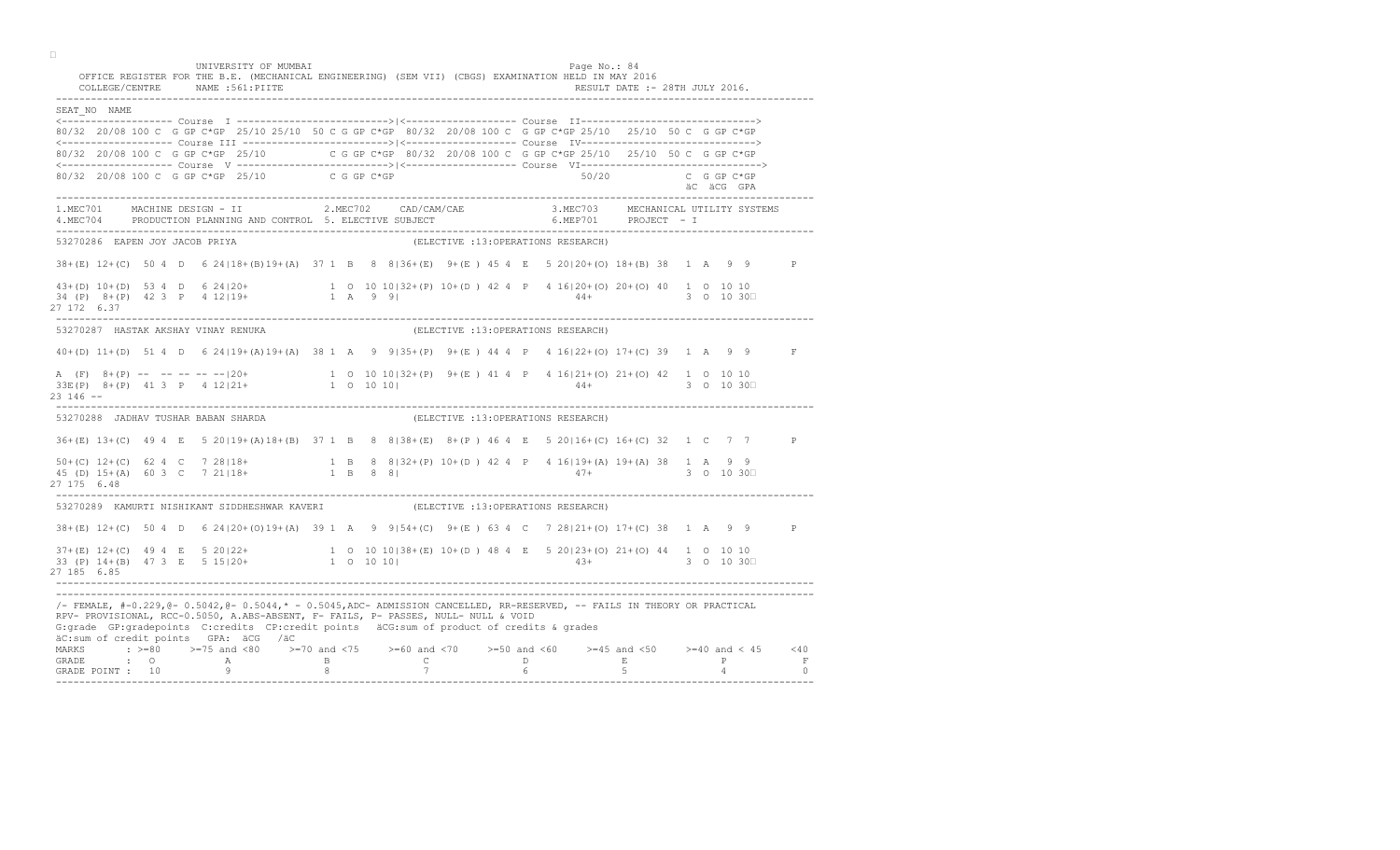TO BE AUTHENTICATED BY PCE EXAMCELL UNIVERSITY OF MUMBAI Page No.: 85 OFFICE REGISTER FOR THE B.E. (MECHANICAL ENGINEERING) (SEM VII) (CBGS) EXAMINATION HELD IN MAY 2016<br>COLLEGE/CENTRE 198TH JULY 2016. COLLEGE/CENTRE NAME :561:PIITE ---------------------------------------------------------------------------------------------------------------------------------- SEAT\_NO NAME <------------------- Course I -------------------------->|<------------------- Course II------------------------------> 80/32 20/08 100 C G GP C\*GP 25/10 25/10 50 C G GP C\*GP 80/32 20/08 100 C G GP C\*GP 25/10 25/10 50 C G GP C\*GP <------------------- Course III ------------------------->|<------------------- Course IV------------------------------> 80/32 20/08 100 C G GP C\*GP 25/10 C G GP C\*GP 80/32 20/08 100 C G GP C\*GP 25/10 25/10 50 C G GP C\*GP <------------------- Course V -------------------------->|<------------------- Course VI------------------------------->  $80/32$  20/08 100 C G GP C\*GP 25/10 C G GP C\*GP äC äCG GPA ---------------------------------------------------------------------------------------------------------------------------------- 1.MEC701 MACHINE DESIGN - II 2.MEC702 CAD/CAM/CAE 3.MEC703 MECHANICAL UTILITY SYSTEMS 4.MEC704 PRODUCTION PLANNING AND CONTROL 5. ELECTIVE SUBJECT ---------------------------------------------------------------------------------------------------------------------------------- 53270290 KAZI SALMAN HUSAIN SUFIYA 44+(D) 8+(P) 52 4 D 6 24|18+(B)18+(B) 36 1 B 8 8|39+(E) 17 (O ) 56 4 D 6 24|20+(O) 20+(O) 40 1 O 10 10 P 1 A 9 9|33+(P) 8+(P) 41 4 P 4 16|17+(C) 18+(B) 35 1 B 8 8  $33+(P)$  11+(D) 44 3 P 4 12|21+ 27 179 6.63 ---------------------------------------------------------------------------------------------------------------------------------- 53270291 KOKATE PRASAD DILIP SUREKHA 32+(P) 13E(C) 45 4 E 5 20|15+(C)12+(E) 27 1 D 6 6|32+(P) 8+(P ) 40 4 P 4 16|18+(B) 14+(D) 32 1 C 7 7 F 43+(D) 10+(D) 53 4 D 6 24|18+ 1 B 8 8|44+(D) 8+(P ) 52 4 D 6 24|20+(O) 20+(O) 40 1 O 10 10 20F(F) 11E(D) -- -- -- -- --|17+ 1 C 7 7| 45+ 3 O 10 30
 24 152 -- ---------------------------------------------------------------------------------------------------------------------------------- 53270292 KULKARNI ROHAN NARSIMHA GAYATRI 32 (P) 8+(P) 40 4 P 4 16|17+(C)15+(C) 32 1 C 7 7|32 (P) 15 (A) 47 4 E 5 20|18+(B) 16+(C) 34 32+(P) 8+(P) 40 4 P 4 16|17+<br>33 (P) 12+(C) 45 3 E 5 15|17+<br>3 O 10 30□ 27 150 5.56 ---------------------------------------------------------------------------------------------------------------------------------- 53270293 KUSH KETAN ANIL KUMAR ANITA 40+(D) 10+(D) 50 4 D 6 24|21+(O)20+(O) 41 1 O 10 10|A (F) 8+(P )-- -- -- -- --|23+(O) 19+(A) 42 1 O 10 10 A 47+(D) 11+(D) 58 4 D 6 24|20+ 1 O 10 10|37+(E) 9+(E) 46 4 E 5 20|20+(O) 21+(O) 41 1 O 10 10 ABS<br>32+(P) 13+(C) 45 3 E 5 15|22+ 1 O 10 10| 23 163 -- ---------------------------------------------------------------------------------------------------------------------------------- ---------------------------------------------------------------------------------------------------------------------------------- /- FEMALE, #-0.229,@- 0.5042,@- 0.5044,\* - 0.5045,ADC- ADMISSION CANCELLED, RR-RESERVED, -- FAILS IN THEORY OR PRACTICAL RPV- PROVISIONAL, RCC-0.5050, A.ABS-ABSENT, F- FAILS, P- PASSES, NULL- NULL & VOID G:grade GP:gradepoints C:credits CP:credit points äCG:sum of product of credits & grades äC:sum of credit points GPA: äCG /äC MARKS  $\begin{array}{lll} \text{a} \rightarrow \text{b} \rightarrow \text{c} \rightarrow \text{c} \rightarrow \text{d} \rightarrow \text{d} \rightarrow \text{d} \rightarrow \text{e} \rightarrow \text{d} \rightarrow \text{e} \rightarrow \text{e} \rightarrow \text{e} \rightarrow \text{e} \rightarrow \text{e} \rightarrow \text{e} \rightarrow \text{e} \rightarrow \text{e} \rightarrow \text{e} \rightarrow \text{e} \rightarrow \text{e} \rightarrow \text{e} \rightarrow \text{e} \rightarrow \text{e} \rightarrow \text{e} \rightarrow \text{e} \rightarrow \text{e} \rightarrow \text{e} \rightarrow \text{e} \rightarrow \text{e} \rightarrow \text{$  $C$   $R$ GRADE POINT : 10 ----------------------------------------------------------------------------------------------------------------------------------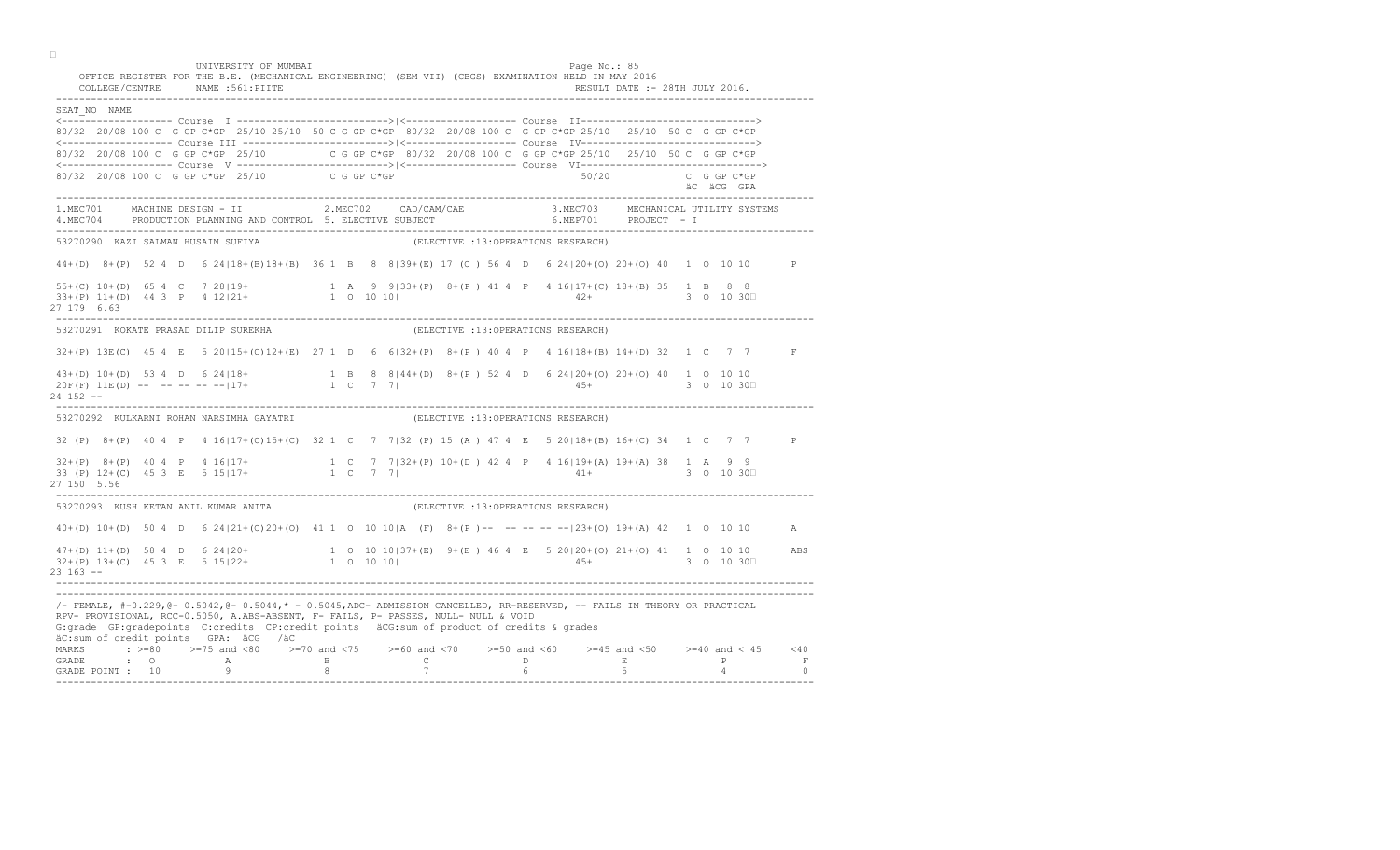TO BE A REPORT OF BUILDING UNIVERSITY OF MUMBAI Page No.: 86 OFFICE REGISTER FOR THE B.E. (MECHANICAL ENGINEERING) (SEM VII) (CBGS) EXAMINATION HELD IN MAY 2016<br>COLLEGE/CENTRE 198TH JULY 2016. COLLEGE/CENTRE NAME :561:PIITE ---------------------------------------------------------------------------------------------------------------------------------- SEAT\_NO NAME <------------------- Course I -------------------------->|<------------------- Course II------------------------------> 80/32 20/08 100 C G GP C\*GP 25/10 25/10 50 C G GP C\*GP 80/32 20/08 100 C G GP C\*GP 25/10 25/10 50 C G GP C\*GP <------------------- Course III ------------------------->|<------------------- Course IV------------------------------> 80/32 20/08 100 C G GP C\*GP 25/10 C G GP C\*GP 80/32 20/08 100 C G GP C\*GP 25/10 25/10 50 C G GP C\*GP <------------------- Course V -------------------------->|<------------------- Course VI------------------------------->  $80/32$  20/08 100 C G GP C\*GP 25/10 C G GP C\*GP äC äCG GPA ---------------------------------------------------------------------------------------------------------------------------------- 1.MEC701 MACHINE DESIGN - II 2.MEC702 CAD/CAM/CAE 3.MEC703 MECHANICAL UTILITY SYSTEMS 4.MEC704 PRODUCTION PLANNING AND CONTROL 5. ELECTIVE SUBJECT ---------------------------------------------------------------------------------------------------------------------------------- 53270294 PATIL CHINMAY VIJAY MANISHA 32+(P) 20+(O) 52 4 D 6 24|23+(O)22+(O) 45 1 O 10 10|46+(D) 13+(C ) 59 4 D 6 24|24+(O) 22+(O) 46 1 O 10 10 P 55+(C) 17+(O) 72 4 B 8 32|23+ 1 O 10 10|49+(C) 14+(B ) 63 4 C 7 28|23+(O) 23+(O) 46 1 O 10 10  $34$  (P)  $17+(0)$  51 3 D 6 18123+ 27 206 7.63 ---------------------------------------------------------------------------------------------------------------------------------- 53270295 PATIL NIKHIL SURESH SHAILA 36+(E) 14+(B) 50 4 D 6 24|18+(B)18+(B) 36 1 B 8 8|A (F) 9+(E )-- -- -- -- --|21+(O) 19+(A) 40 1 O 10 10 F 43+(D) 15+(A) 58 4 D 6 24|18+ 1 B 8 8|36+(E) 10+(D ) 46 4 E 5 20|19+(A) 20+(O) 39 1 A 9 9 26F(F) 15+(A) -- -- -- -- --|20+ 1 O 10 10| 44+ 3 O 10 30
 20 143 -- ---------------------------------------------------------------------------------------------------------------------------------- 53270296 PHADKE SURAJ MINNATH VAISHALI  $33+(P)$  10+(D) 43 4 P 4 16|13+(D)13+(D) 26 1 D 6 6|32+(P)11 (D) 43 4 P 4 16|20+(O)17+(C) 37 54+(C) 8+(P) 62 4 C 7 28|19+ 1 A 9 9|33+(P) 15 (A ) 48 4 E 5 20|19+(A) 19+(A) 38 1 A 9 9 39 (E) 8+(P) 47 3 E 5 15|15+ 1 C 7 7| 45+ 3 O 10 30
 27 164 6.07 ---------------------------------------------------------------------------------------------------------------------------------- (ELECTIVE : 13:OPERATIONS RESEARCH 44 (D) 15+(A) 59 4 D 6 24|20+(O)19+(A) 39 1 A 9 9|52+(C) 11+(D) 63 4 36+(E) 16+(O) 52 4 D 6 24|23+ 1 O 10 10|36+(E) 13+(C) 49 4 E 5 20|21+(O) 22+(O) 43 1 O 10 10<br>44 (D) 15+(A) 59 3 D 6 18|21+ 1 O 10 10| 27 193 7.15 ---------------------------------------------------------------------------------------------------------------------------------- ---------------------------------------------------------------------------------------------------------------------------------- /- FEMALE, #-0.229,@- 0.5042,@- 0.5044,\* - 0.5045,ADC- ADMISSION CANCELLED, RR-RESERVED, -- FAILS IN THEORY OR PRACTICAL RPV- PROVISIONAL, RCC-0.5050, A.ABS-ABSENT, F- FAILS, P- PASSES, NULL- NULL & VOID G:grade GP:gradepoints C:credits CP:credit points äCG:sum of product of credits & grades äC:sum of credit points GPA: äCG /äC MARKS  $\begin{array}{lll} \text{a} \rightarrow \text{b} \rightarrow \text{c} \rightarrow \text{c} \rightarrow \text{d} \rightarrow \text{d} \rightarrow \text{d} \rightarrow \text{e} \rightarrow \text{d} \rightarrow \text{e} \rightarrow \text{e} \rightarrow \text{e} \rightarrow \text{e} \rightarrow \text{e} \rightarrow \text{e} \rightarrow \text{e} \rightarrow \text{e} \rightarrow \text{e} \rightarrow \text{e} \rightarrow \text{e} \rightarrow \text{e} \rightarrow \text{e} \rightarrow \text{e} \rightarrow \text{e} \rightarrow \text{e} \rightarrow \text{e} \rightarrow \text{e} \rightarrow \text{e} \rightarrow \text{e} \rightarrow \text{$  $C$   $C$ GRADE POINT : 10 ----------------------------------------------------------------------------------------------------------------------------------